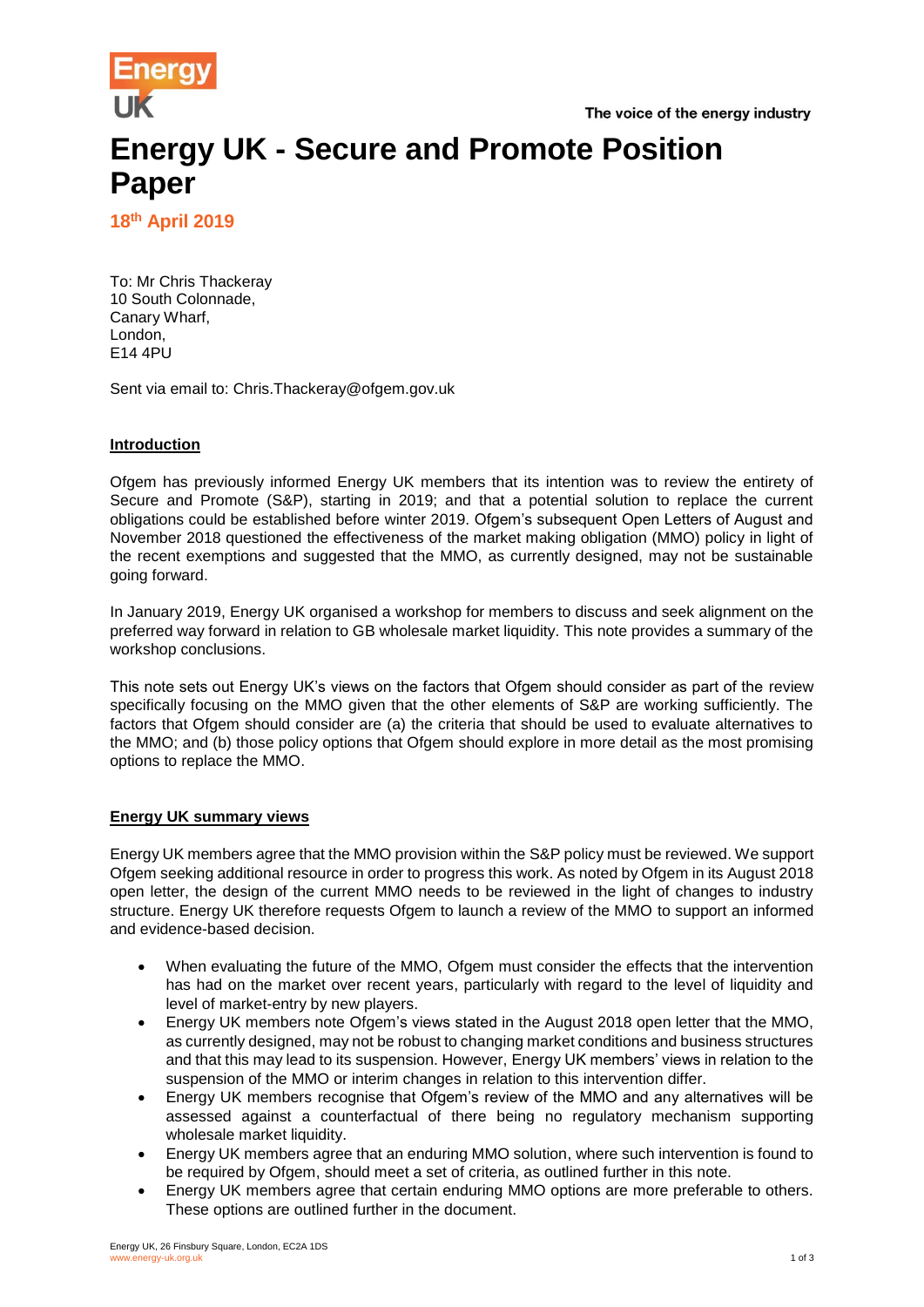# **Evaluation Criteria**

Energy UK proposes that Ofgem should take into account the following principles when considering an enduring MMO solution, if an intervention was found to be necessary:

- **Liquidity.** Any intervention should improve GB wholesale market liquidity;
- **Fairness.** Any intervention should support fair access to liquidity for all market participants, and should distribute the costs of meeting the obligation fairly.
- **Cost effectiveness.** The cost of meeting any obligation should be proportionate to the impact on liquidity.
- **Transparency.** The cost and benefits of any intervention should be transparent to Ofgem and market participants.
- **Future proof.** Any intervention should be robust to structural change in the industry and should be capable of being phased out as GB power market liquidity improves.
- **Evidence-based conclusion**. The design parameters should be justified by evidence of their net benefit to wholesale market liquidity.

## **Enduring intervention design options (where intervention deemed necessary)**

Energy UK notes that Ofgem has discussed a number of high-level design options as the basis for a regulatory intervention to support liquidity. These options included:

- No change,
- Remove the MMO,
- Amend the MMO.
- Tendered market maker,
- Mandatory auctions, and
- Self-supply restriction.

As noted earlier, Energy UK members recognise that Ofgem's review will consider the MMO suspension as a counterfactual to any MMO alternatives. Where a regulatory intervention is deemed necessary on an enduring basis, Energy UK members view on enduring intervention options are as follows:

#### *Option 1:* Amend the MMO

Energy UK members share the view that, if an MMO is deemed necessary, it should be designed in such a way so that it meets the criteria set out above. Specifically, Energy UK members agree that Ofgem should consider the following details when amending the MMO:

- 1. **Basis for the obligation.** The basis for imposing the obligation on any market participant should be stable and robust to changes in the industry or company structure.
- 2. **Cost allocation.** The costs imposed on any market participant as a result of the obligation must be fairly distributed across the industry in a transparent way.
- **3. Impact on GB liquidity.** The market making obligation should achieve a proportionate balance between the costs imposed and improvement to market liquidity through the calibration of the following design parameters:
	- **a.** length and frequency of any market making window
	- **b.** identification of products
	- **c.** setting any mandated spreads
	- **d.** the percentage of time that parties are required to post prices
	- **e.** measures to mitigate costs of market making, such as volume caps, fast market rules or soft-landing windows etc.